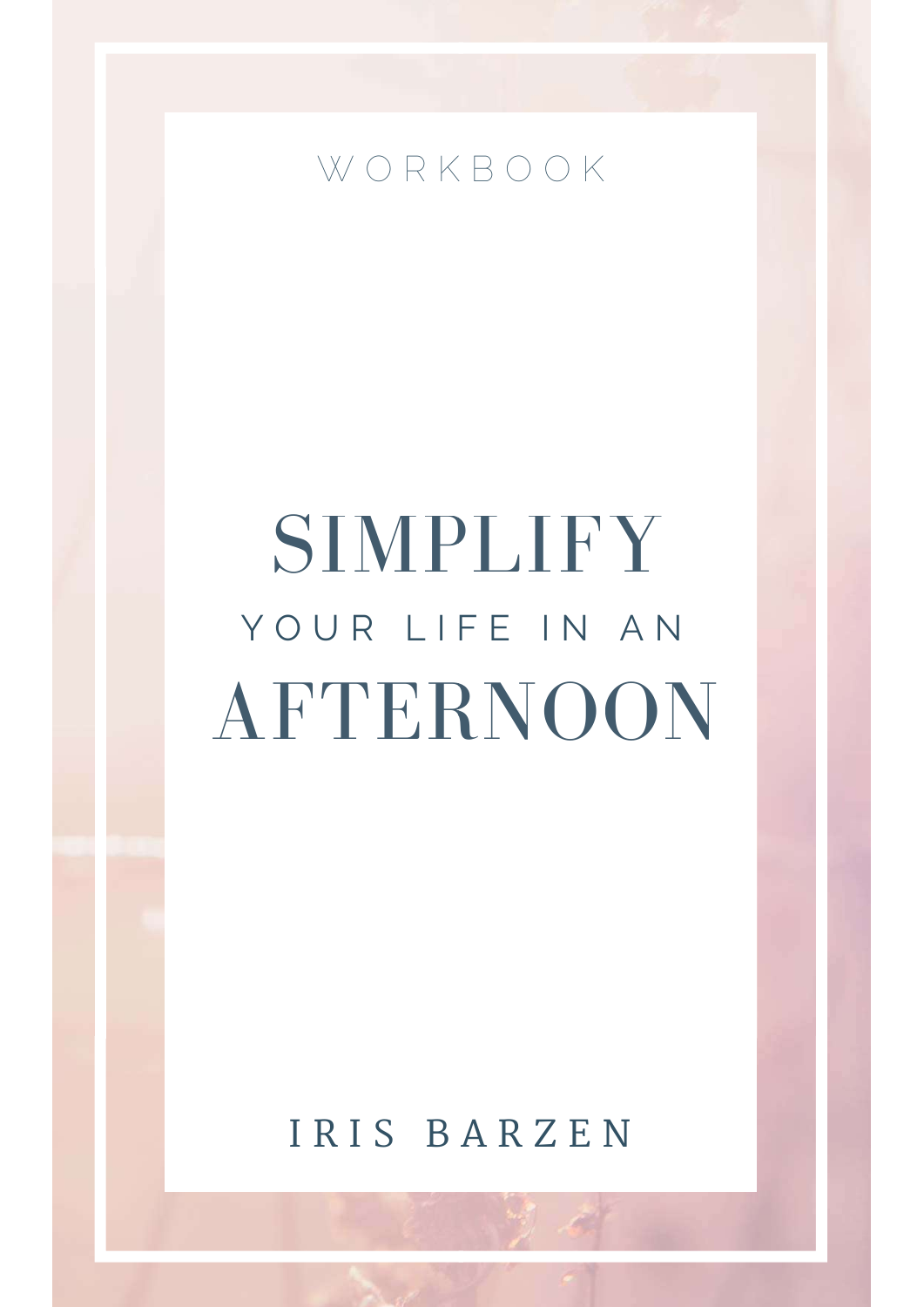### *"Our life is frittered away by detail. Simplify, simplify."*

- Henry David Thoreau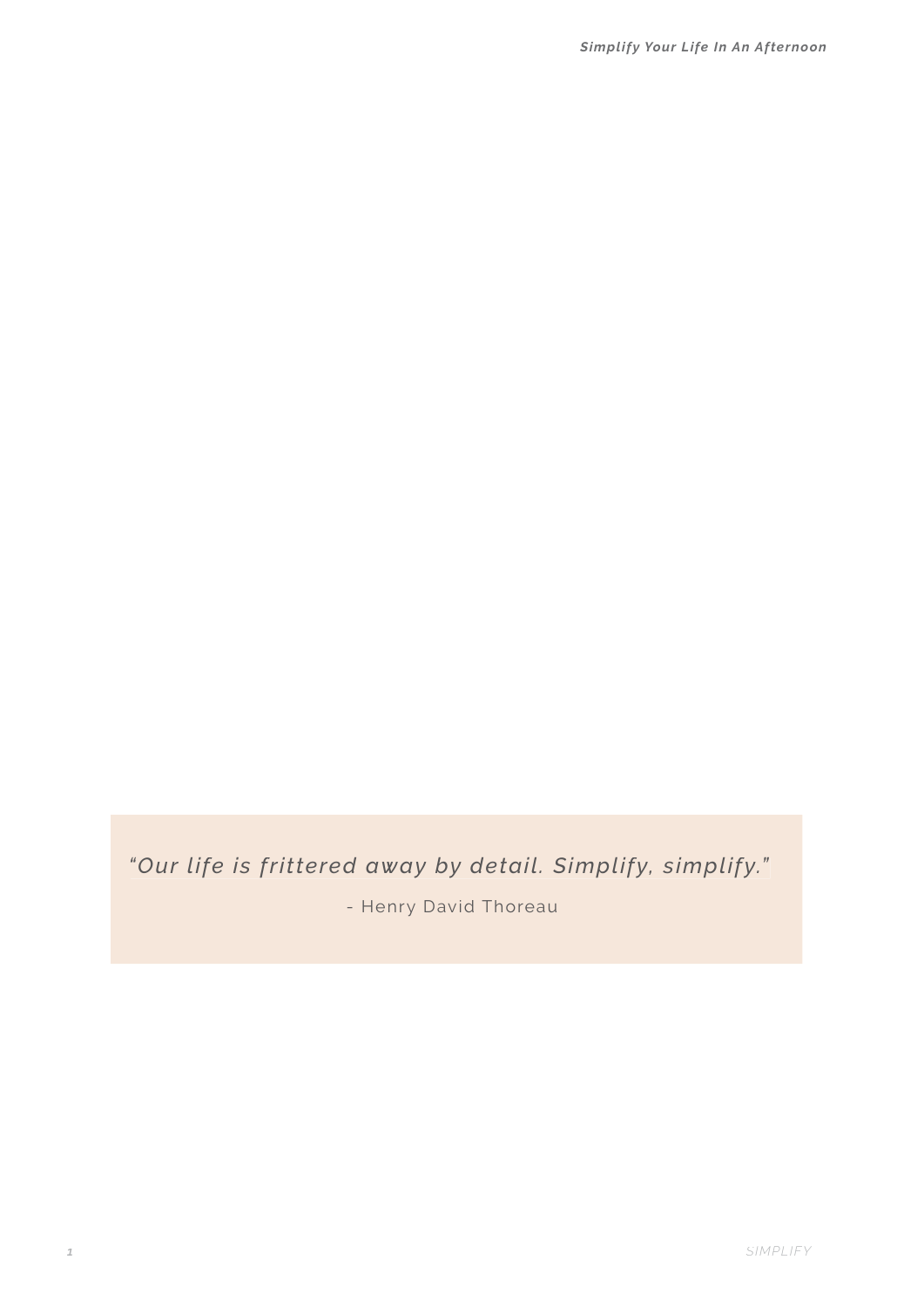## *The Philosophy Of Simple* **FIRST OFF: RELAX.**

This is not one of those self-improvement projects where someone very enlightened tells you exactly what to do to fix your life - handing you yet another list of things to feel guilty about not doing.

No, this is meant to be a fun little project where you get to do something tangible to simplify your life as well as doing something enjoyable to relax and nourish yourself afterwards.

Since I know that you already have about 237,48 exciting projects going alongside tonight's dinner that needs to be figured out, the activities in this workbook are no more than baby steps. Because quick wins actually matter. Baby steps like the ones we are about to take are the very foundation of any big change we could make in our lives. This is true when it comes to simplifying as well as growing your business or starting to exercise regularly.

If I were to hand you yet another "102 steps to become a more productive human ASAP"-checklist ("If you prioritized correctly you could fit this into your calendar, no problem!" says excited personal development guru), I wouldn't be doing a good job.

Behavior change doesn't work like that.

Big changes can be paralyzing, but in the end they are nothing but a series of small steps taken on a lot of different days until you're there.

Baby steps are our sanity's best friend as well as a sound technique for behavior change (excuse me while I go geek out with one of my psychology books).

Now that we've talked about the philosophy behind this little workbook, let's look at what we're going to spend this lovely afternoon doing.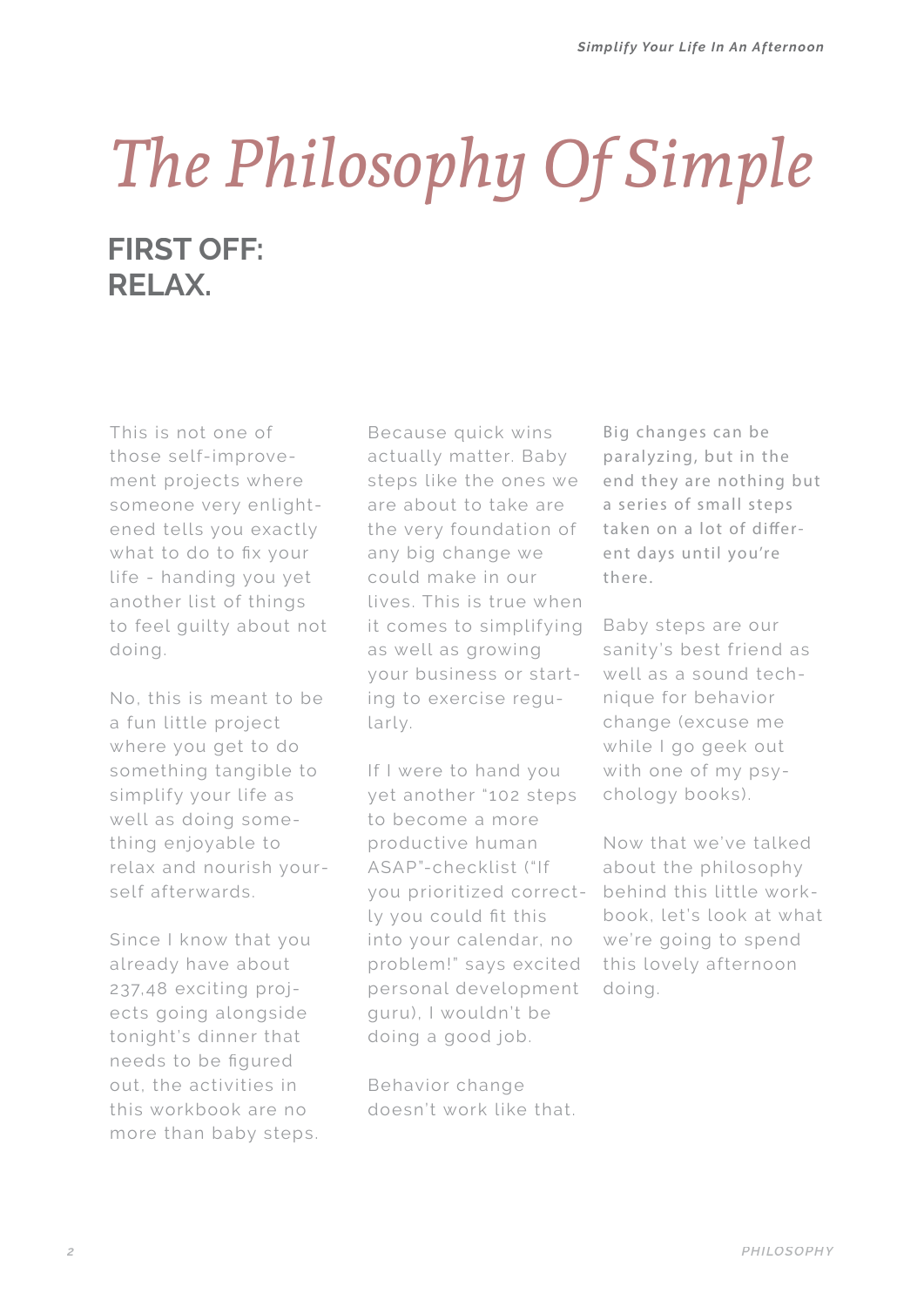*This Afternoon*

*Topics:*

## **1. PRACTICAL SIMPLIFYING 2. SIMPLE LUXURIES**

The idea of this little workshop is to do something practical to simplify your life and to have a moment of sweet me-time afterwards.

The reason I've included some mandatory me-time in our little plan is that our lives won't start to feel more easeful, spacious and content if we don't give ourselves permission to do **enjoyable** things. Now. Before we get "there"

If you were to declutter and simplify your life perfectly and then went on to fill your newfound time with chores again, it'll be a better running system that still has you waking up with anxiety in your chest every morning.

To help you get started on your journey to simplifying your life I've put together an afternoon of simple and enjoyable activities.

Here's what we have on the menu for today:

*Simplified Wardrobe Simplified Self Simplified Brain Space Simple Self-Care*

Each of these topics includes a simple activity that doesn't take much time, but has the potential to make a difference in how spacious your life feels in the long-term - or how good you feel right now.

Without further ado, let's simplify some things!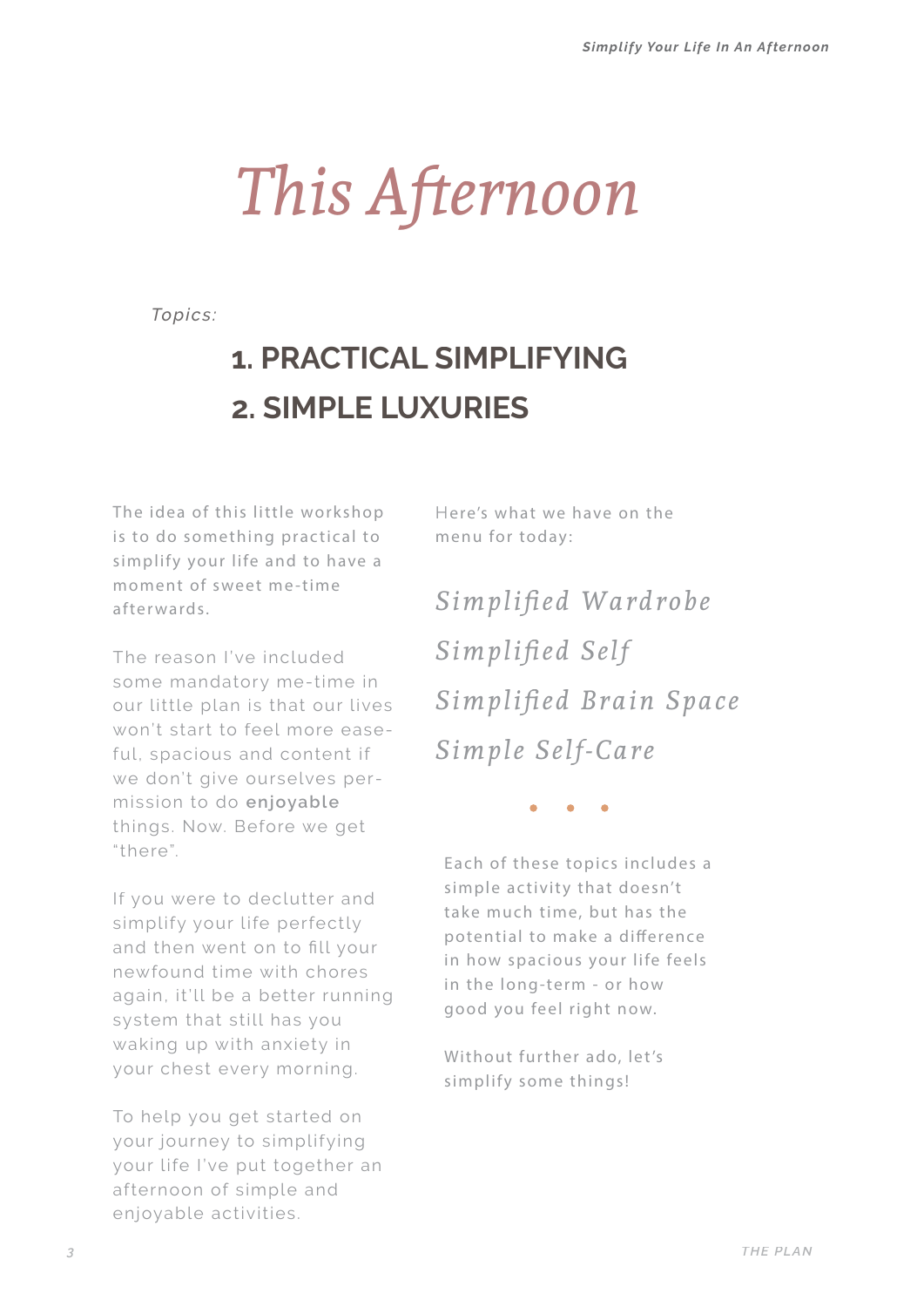# *Practical Simplifying*

## **1. SIMPLIFIED WARDROBE 2. SIMPLFIED SELF**

*"We women have a lot to learn about simplifying our lives. We have to decide what is important and then move along at a pace that is comfortable for us. We have to develop the maturity to stop trying to prove* something. We have to learn to be content with what *we are."*

- Marjorie Pay Hinckley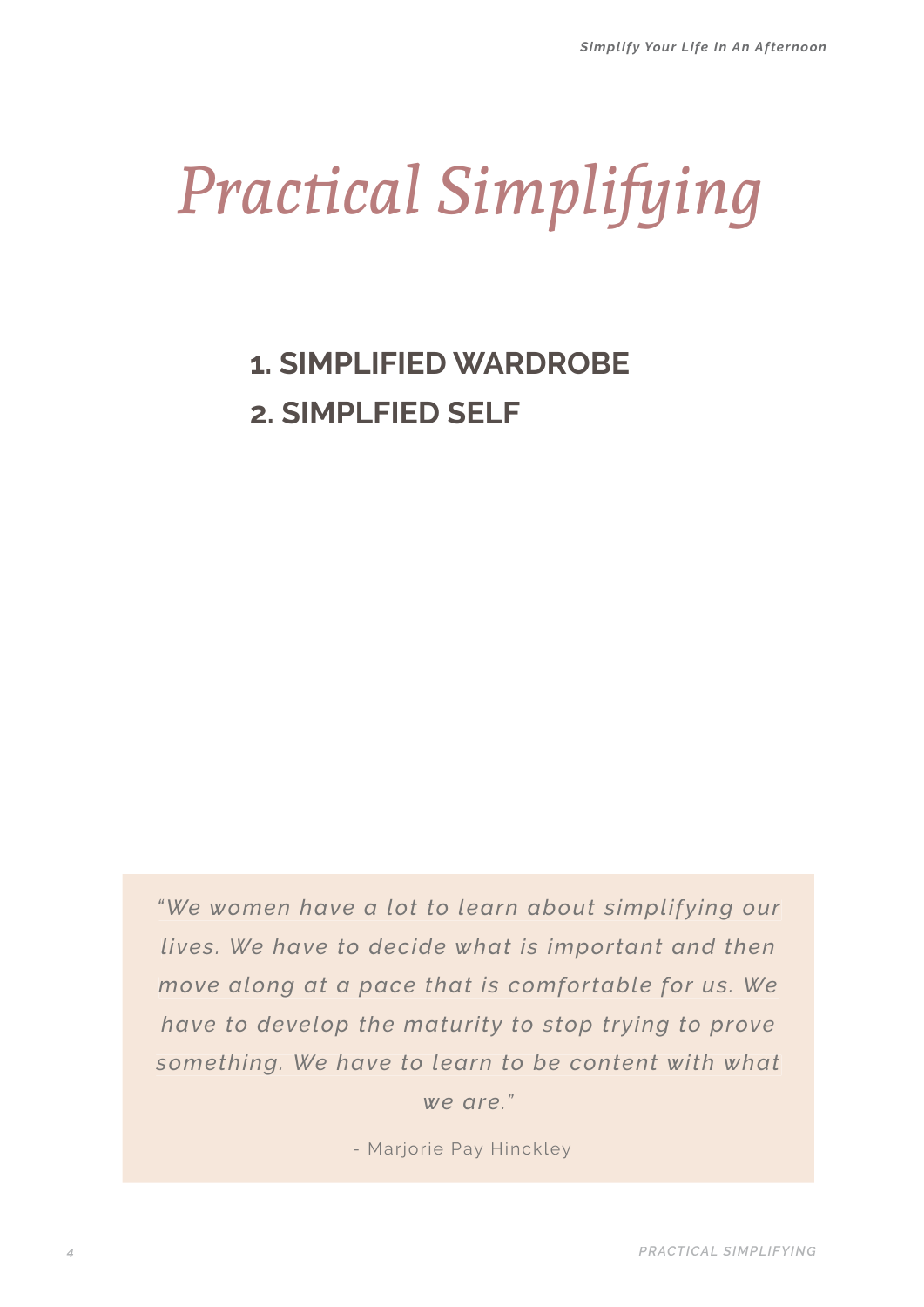# *Turn Your Clothes Hangers*

*One of the best ways to simplify is to declutter the stuff around* you. The closet is usually one of the first thing people tackle, and a *worthy place to put our attention. Since a full wardrobe declutter is usually be a scary big project, you'll do something small that will help you lay the foundation for creation space in your closet.*

We want to declutter our closet based on what we're actually wearing: Those things can stay, because we either need or love them (ideally, both!). A simple tool to diagnose which of your clothes you're actually using is to turn all your clothes hangers the wrong way around,

In three or six months you can open up your closet again and check which clothes haven't been touched at all.

That's usually a good sign that letting go of them won't hurt. It'll also give you interesting insights into which clothes you're reaching for regularly. Do you actually like them or do you reach for them out of comfort or due to lack of alternatives?

There's this rule called the 80/20 principle which states that 80% of our outfits are made up of 20% of our clothes.

Meaning that if you'd just focus on your favorite 20% and started decluttering the rest, you'd still get to have the same amount of diversity and stable outfit combinations that you have right now with all the "fluff" clothes taking up space.

So go ahead, turn your hangers around and you'll have taken the first step to lighten up your wardrobe and simplify getting dressed (and doing laundry).

### **YOUR MISSION:**

*Turn all your clothes hangers the wrong way around.*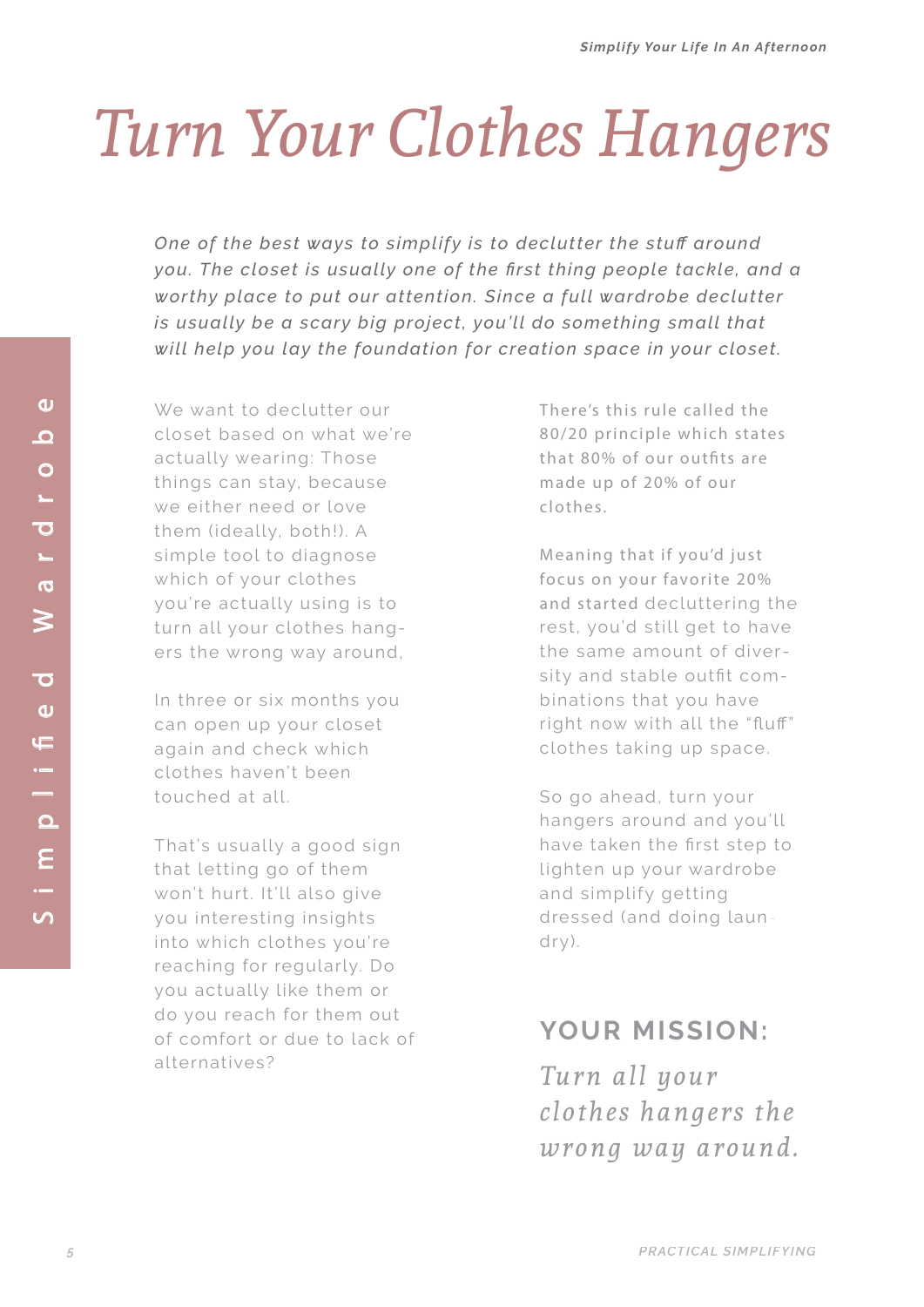# *Declutter Your Fantasy Self*

Sometimes we buy things because we wish we were the kind of person who'd actually need and use them.

Have you ever bought a cake pop baking tray because you told yourself you'd become one of those women who always has delicious cake ready when visitors pop in unexpectedly? Or maybe you've bought some exercise equipment swearing that you'd use it every day?

## *These items belong to our Fantasy Self, not to us.*

I first heard about this concept from The Messy Minimalist, a mother with a dry sense of humor who declutters her big, messy house and shares her journey on youtube.

The Fantasy Self is a brilliant concept, because labeling those certain items as Fantasy Self items makes it suddenly easy to part ways with them. When you realize that you didn't buy them for youreslf, you bought them to try and be more like, say, someone who's interested in making cherry jam.

Using this idea I've been able to let go of some DIY stuff I hadn't used in five years, an old quill, and some beautiful heels. I admitted to myself that these items belonged to Fantasy Iris, not Real Iris.

Have you ever noticed that some items in your home possess this amazing ability to make you feel guilty every time you look at them? They are reminders of the things we "never get around to" - oftentimes, they are Fantasy Self items.

So to get practical and start decluttering your Fantasy Self, jot down three guilt-loaded items that come to mind. You could also go into your junk room and have a look around for inspiration.

### **Your Mission:**

*Pick one Fantasy Self item and get rid of it.*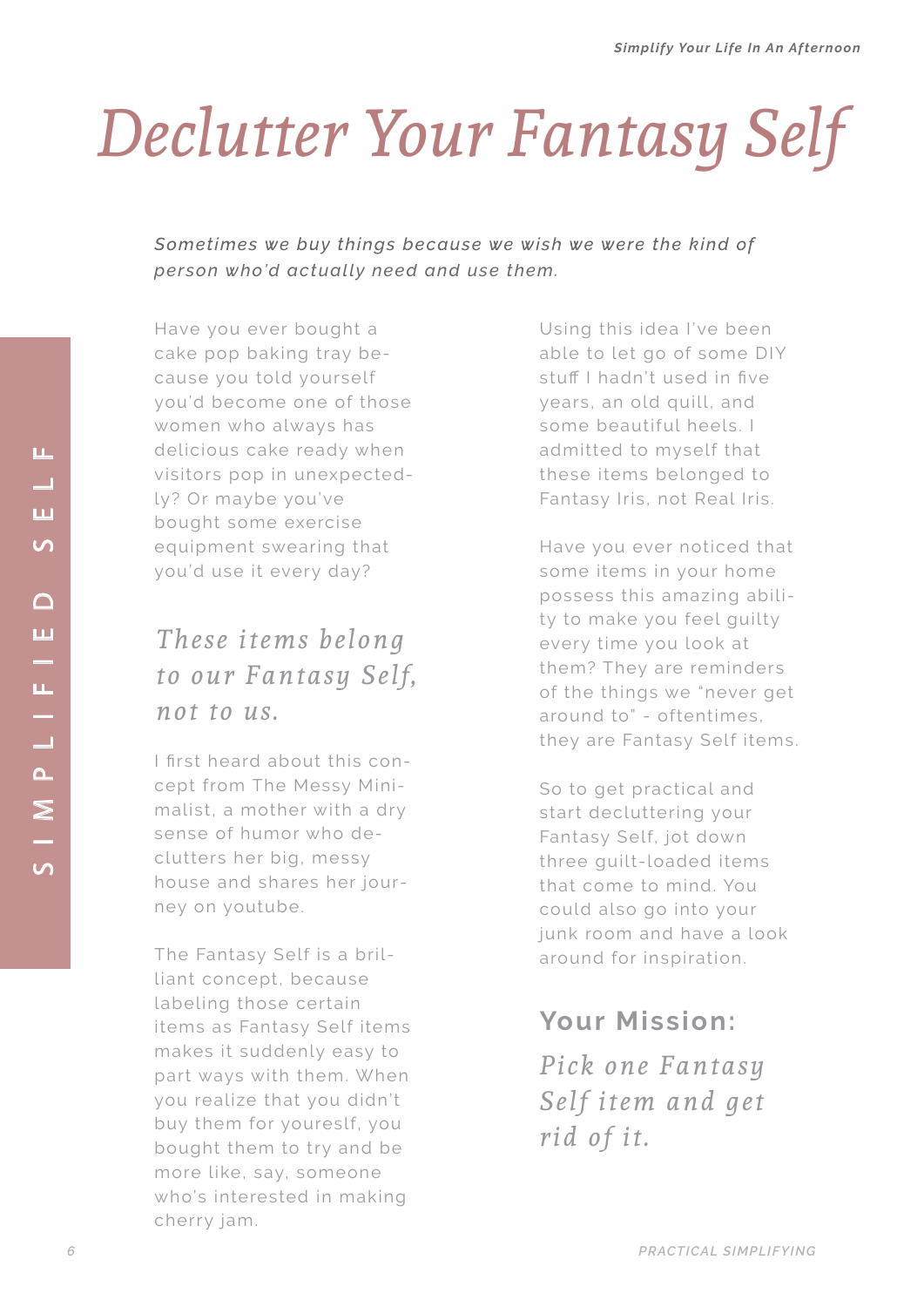*Well done!*

Now that you've taken these two baby steps to make your life feel more spacious by getting rid of stuff that drains your energy, let's move on to the fun part where we fill your life with some enjoyable little luxuries. In this case, me-time!

*"The question of what you want to own is actually the question of how you want to live your life."* 

- Marie Kondō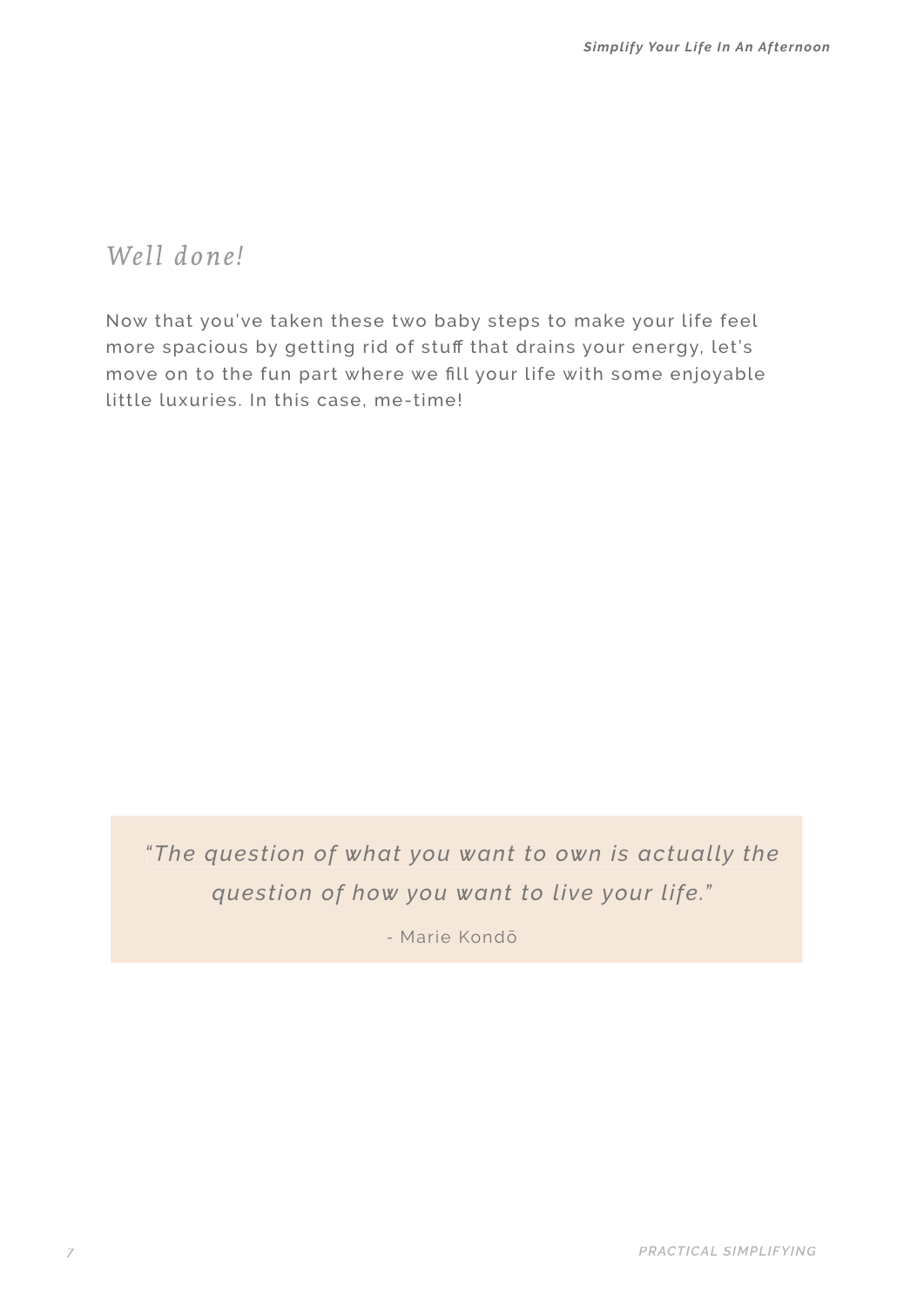## *Simple Luxuries*

## **1. SIMPLIFIED BRAIN SPACE 2. SIMPLE SELF-CARE**

*Ny goal is no longer to get more done, but rather to have less to do."*

- Francine Jay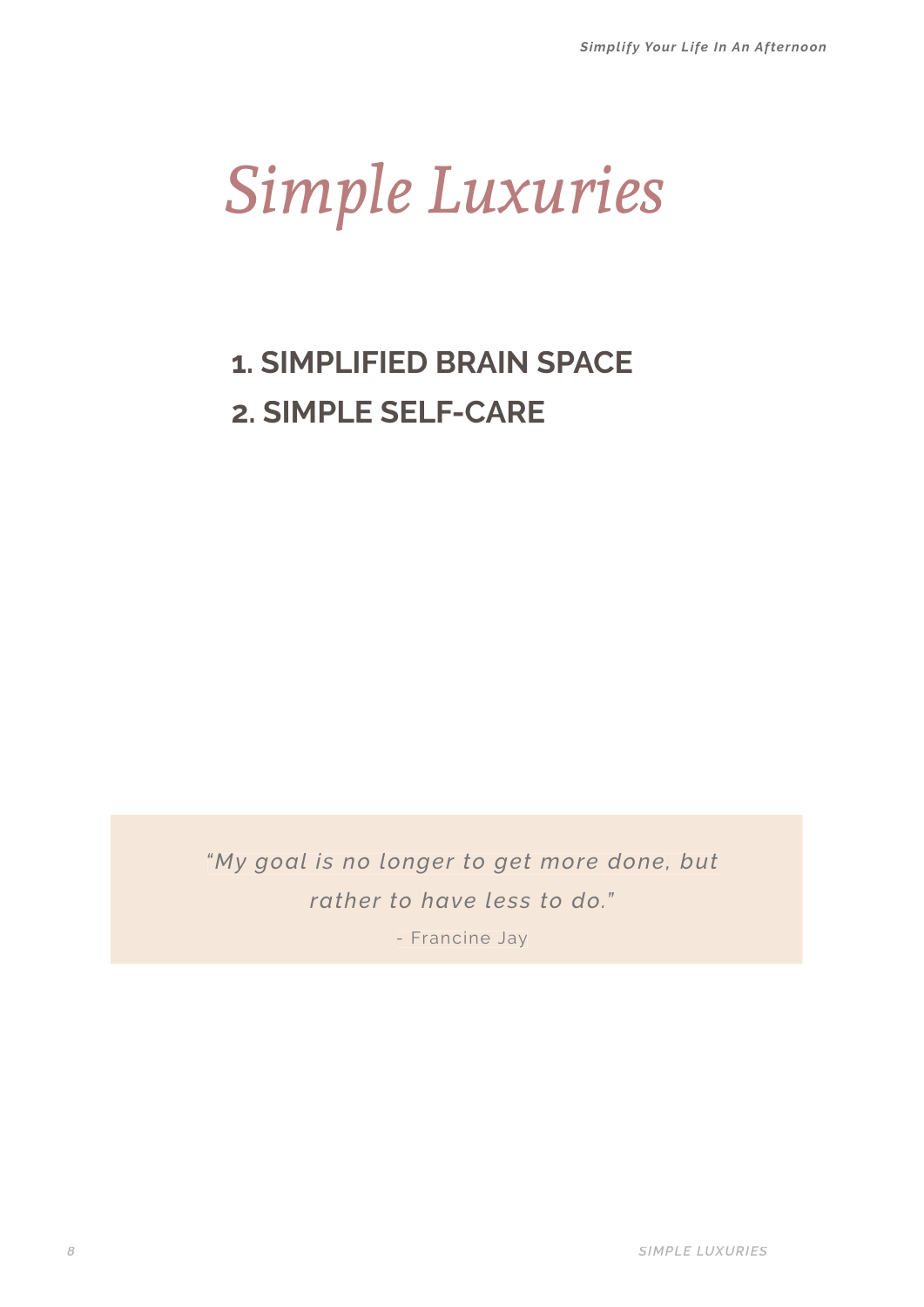# *Simple Self-Care*

For a lot of my coaching clients, having some me-time to do something they absolutely love feels slightly dangerous. Having a *Kubble bath or going for a walk can seem preposterous when you're trying to be a productive human being.* 

Despite our high standards we can't be productive around the clock so most of us sneak in little breaks during the day to relax. Since we don't consciously take these breaks (because we should be working harder), these breaks often look something like playing a game on Facebook or other 'numbing out' activities that don't require our brain.

Most of the time, these activities don't feel particularly pleasurable. Their purpose is not so much to rejuvenate us, but to numb out and escape our own inner critic ("It's 11 am in the morning and every proper adult is working right now, you don't need a break!") rather than a rejuvenating break.

Trust me when I say this: You do deserve to feel good as you go throughout your days.

Even when there is a lot to do, when you're behind on things and aren't having a perfect day.

That's why it's officially part of this workbook to take some time for a treat of me-time, to do something that feels almost forbidden and too luxurious.

*For now, give yourself permission to have some time to yourself, regardless of how productive you've been today. .*

 $\overline{v}$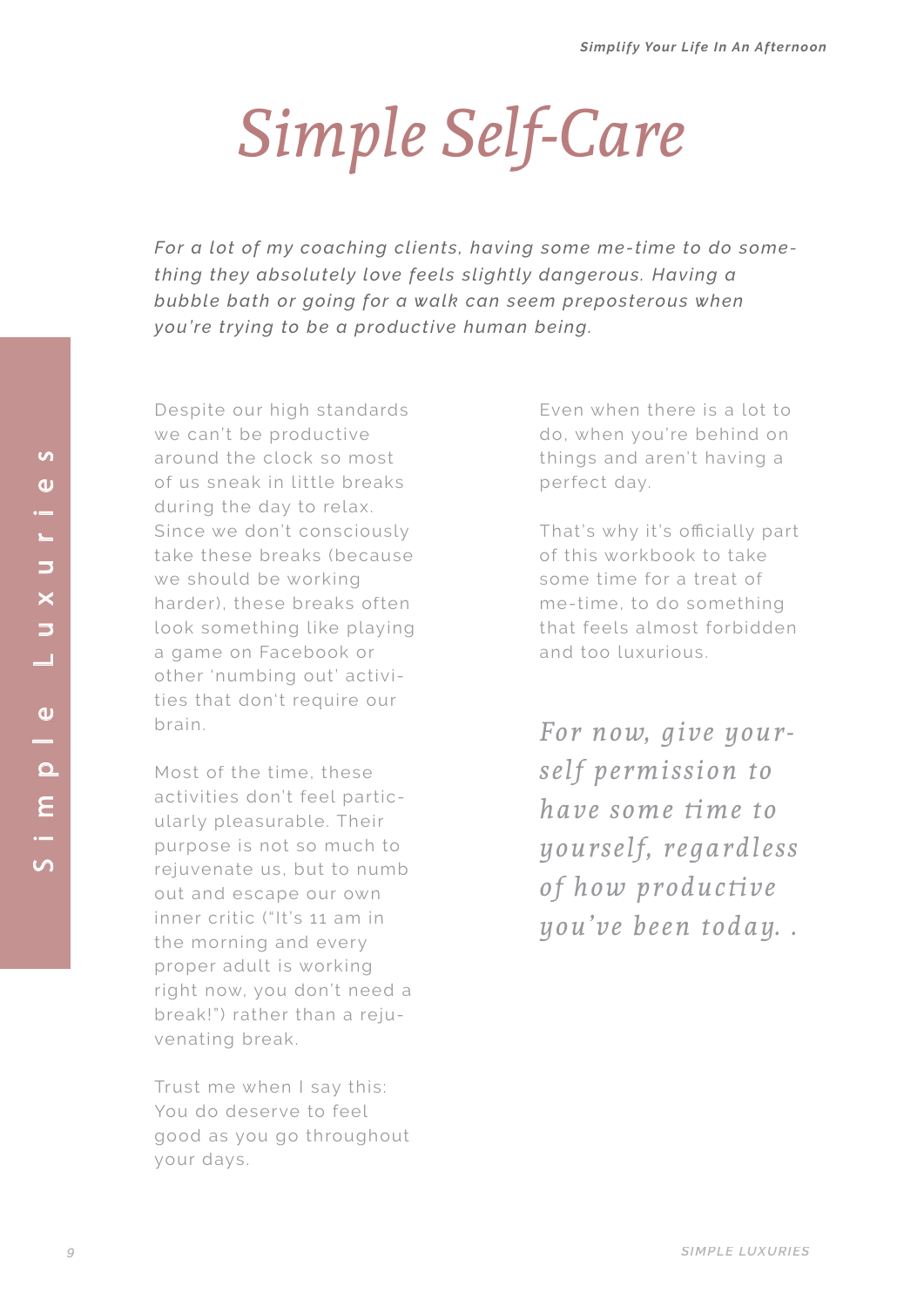## *Write to Free Your Brain*

*Writing with a pen is a great way of calming down our mind and* settling into the moment. That's why I've chosen a free-flow writing *diavercise as part of our me-time treat.* 

#### **What is free-flow writing?**

All it means is that you write without censoring yourself, you let it all flow onto the page, however nonsensical it might be.

The benefit of this is that it's almost like decluttering your brain. You catch a lot of random thoughts and clean up behind them. Sometimes, you might even find yourself glimpsing new insights about yourself.

What you write could be profound or incredibly mundane, it doesn't matter. The practice is to let it all flow out of your pen with as little judgement as possible.

So find a good pen and your favorite notebook. Settle down somewhere comfortable and set a timer to six minutes.

Once you're done, read through your words and see how you feel.

Do you feel more relaxed or is your brain full with ideas?

If writing about a life that is spacious and full has inspired you, I've written an article on my blog about what such a life would look like for me. I've copied it onto the next page, I thought you might like it.

### **YOUR WRITING PROMPT:**

*"I want a life that is spacious and full"*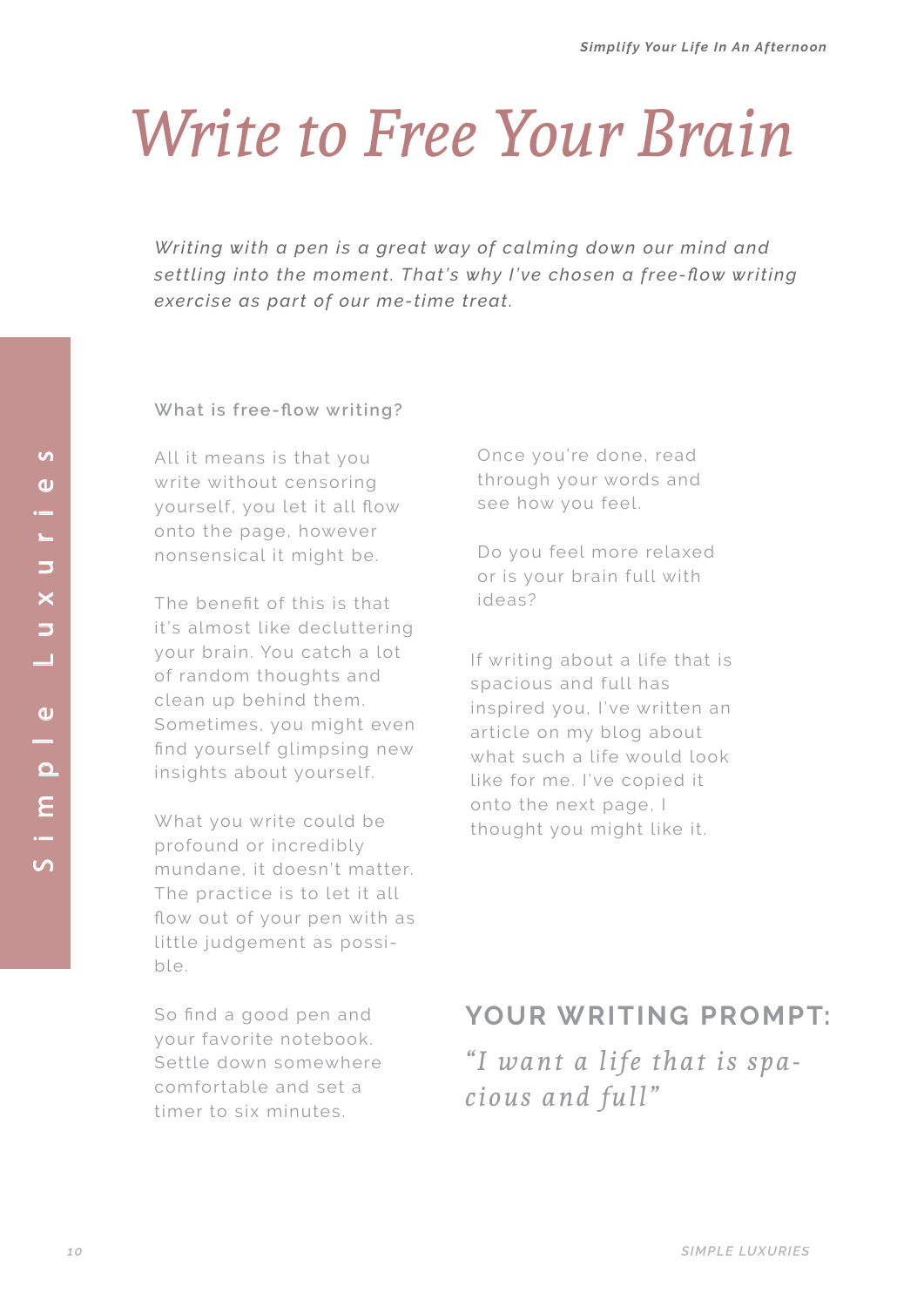# *I want Spacious* & *Full*

I want to live a creative life, one where I follow my inspiration and fill my days with things that matter to me.

I want to spend my time intentionally and not waste it numbing out with TV and snacks because I'm exhausted by the pressure I put on myself.

I want to knit, cook, dance, write, coach, read, learn and experiment with the things I want to have in my life. Because that makes me feel alive.

I want to declutter, use less plastic, make my own washing powder and go to the farmer's market to buy fresh flowers.

I want to follow my own rhythm and give up the idea that my life has to be a straight line.

I want circles and time spent travelling in all different directions.

I want space in my calendar, because that's what creativity needs.

I want pockets of time to fill with whatever I please, so that I can LIVE my life and not just cross off a to-do list.

I want late nights with friends and wine and laughter. I want tears and "me too" moments.

I want to build a life with my boyfriend that has us look at each other with sparks in our eyes and say: "Can you believe that we're here? Is this really our life?"

I want to support women with their dreams and help them marry ambition and kindness. I want to tell them "You are enough. You are doing so much! Can you see it? Be gentle with yourself." until they believe it and can tell themselves.

I want to enjoy the little moments, the cup of tea or the summer breeze on a road trip, or the quiet satisfaction of working on what matters.

I want a full life that feels spacious.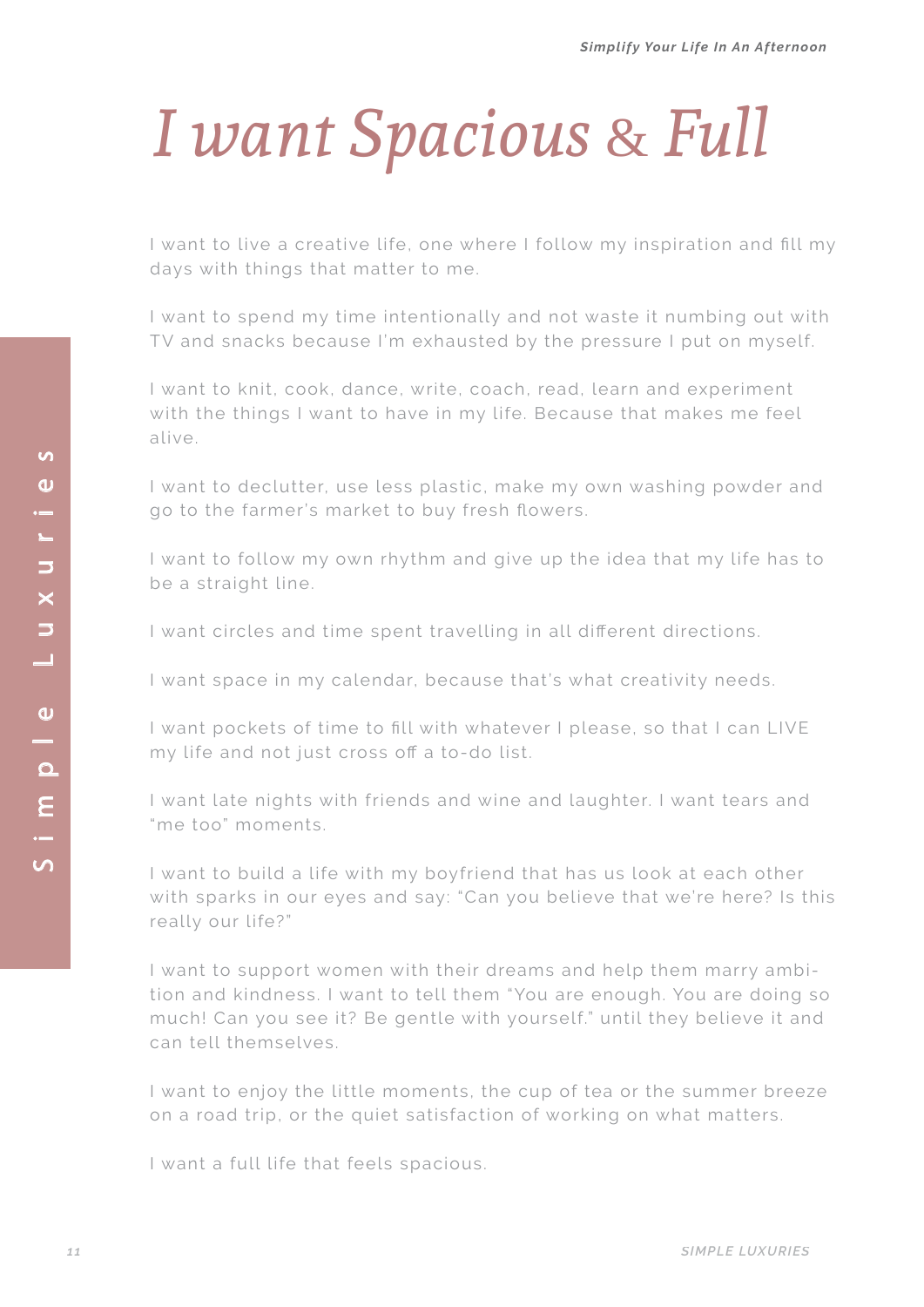## *Tea and a Good Book*

*<i>Filiana Figuila is one of the first things to exit our lives when we become busy? Most of my coaching clients love* reading a good book, but have swapped a favorite pastime for *"serious" reading, if any at all.* 

The idea of sitting down with a good novel can seem almost too luxurious to be allowed on a regular Tuesday night, right?

Well, that's exactly why I have made it an official part of this workbook: Go and read! Enjoy a little hour of solitude to disappear in another person's story. I'm serious.

If you have a novel (or a few) lying around that you haven't gotten around to reading, please go and pick one of them up.

If you are currently bookless, so to speak, is there an old favorite that you haven't read in years? Dipping into it again might be enjoyable.

If you have a Kindle and are in need of a new book to read, here are three favorites that I absolutely loved:

### **"100 Days Of Solitude" by Daphne Kapsali**

A humorous book written about the author's real story of moving to a Greek island in order to prove to herself that she could be a writer and, well, actually write for 100 days.

### **"The Husband's Secret" by Liane Moriarty**

An unusual murder novel where a woman finds a letter from her husband adressed to her, only to be opened in case of his death.

### **"The Hour Glass" by Tracy Rees**

A story about a woman who looks out the window at her desk and realizes that she doesn't like her life at all. She moves to the village where her grandparents lived to reconnect with herself by the sea.